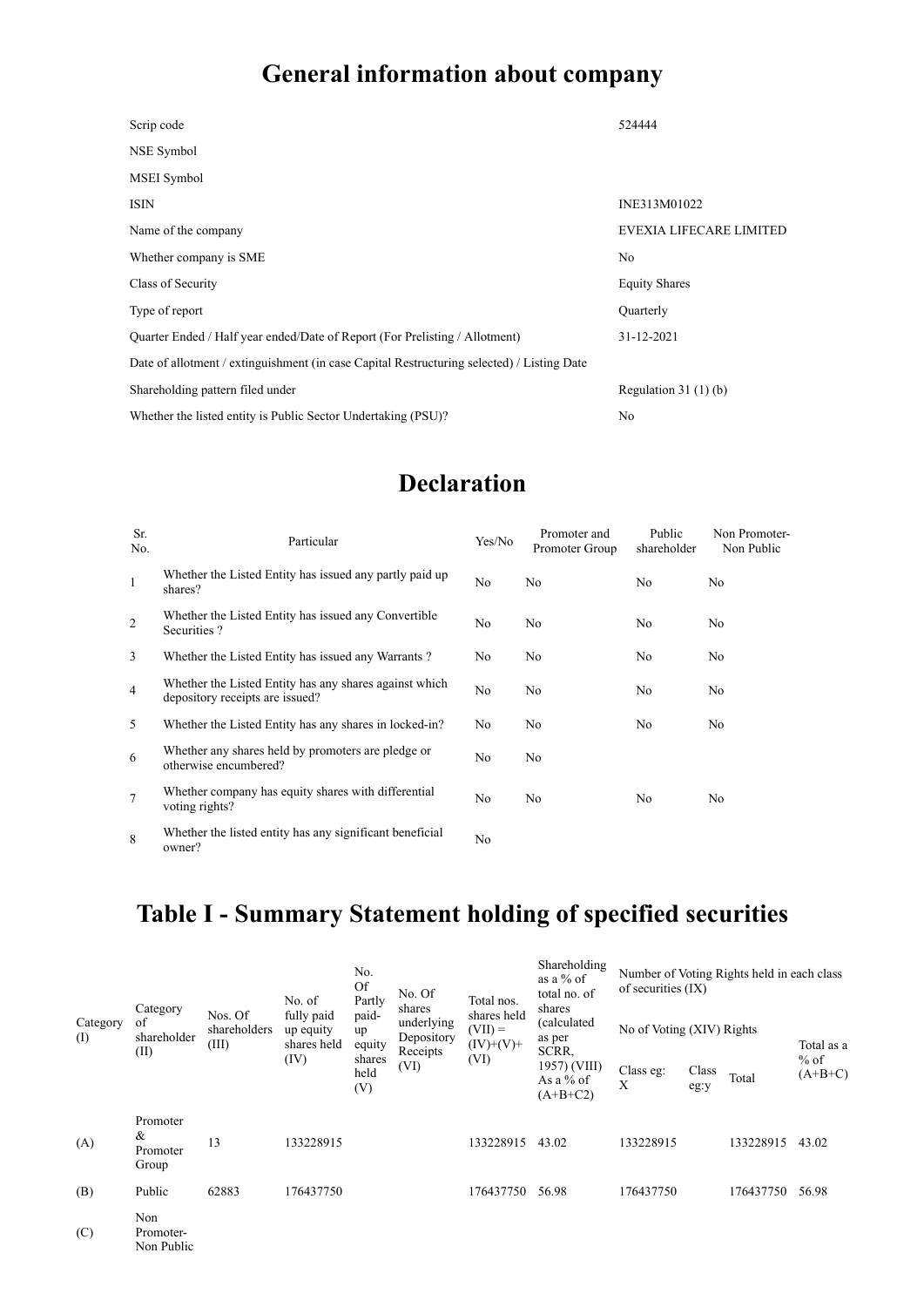| (C1) | Shares<br>underlying<br><b>DRs</b>      |       |           |           |     |           |           |     |
|------|-----------------------------------------|-------|-----------|-----------|-----|-----------|-----------|-----|
| (C2) | Shares held<br>by<br>Employee<br>Trusts |       |           |           |     |           |           |     |
|      | Total                                   | 62896 | 309666665 | 309666665 | 100 | 309666665 | 309666665 | 100 |

### **Table I - Summary Statement holding of specified securities**

| Category<br>(I) | Category<br>of<br>shareholder             | No. Of<br><b>Shares</b><br>Underlying<br>Outstanding | No. of<br>Shares<br>Underlying     | No. Of<br>Shares<br>Underlying<br>Outstanding<br>convertible | Shareholding<br>, as a $\%$<br>assuming<br>full<br>conversion<br>of<br>convertible<br>securities (<br>as a | Number of<br>Locked in<br>shares $(XII)$ |                                                  | Number of<br><b>Shares</b><br>pledged or<br>otherwise<br>encumbered<br>(XIII) |                                                  | Number of<br>equity shares<br>held in |  |
|-----------------|-------------------------------------------|------------------------------------------------------|------------------------------------|--------------------------------------------------------------|------------------------------------------------------------------------------------------------------------|------------------------------------------|--------------------------------------------------|-------------------------------------------------------------------------------|--------------------------------------------------|---------------------------------------|--|
|                 | (II)                                      | convertible<br>securities<br>(X)                     | Outstanding<br>Warrants<br>$(X_i)$ | securities<br>and No. Of<br>Warrants<br>$(Xi)$ (a)           | percentage<br>of diluted<br>share capital)<br>$(XI)=(VII)+$<br>$(X)$ As a %<br>of<br>$(A+B+C2)$            | No.<br>(a)                               | As a<br>$%$ of<br>total<br>Shares<br>held<br>(b) | No.<br>(a)                                                                    | As a<br>$%$ of<br>total<br>Shares<br>held<br>(b) | dematerialized<br>form $(XIV)$        |  |
| (A)             | Promoter<br>&<br>Promoter<br>Group        |                                                      |                                    |                                                              | 43.02                                                                                                      |                                          |                                                  |                                                                               |                                                  | 133191755                             |  |
| (B)             | Public                                    |                                                      |                                    |                                                              | 56.98                                                                                                      |                                          |                                                  |                                                                               |                                                  | 159346855                             |  |
| (C)             | Non<br>Promoter-<br>Non Public            |                                                      |                                    |                                                              |                                                                                                            |                                          |                                                  |                                                                               |                                                  |                                       |  |
| (C1)            | <b>Shares</b><br>underlying<br><b>DRs</b> |                                                      |                                    |                                                              |                                                                                                            |                                          |                                                  |                                                                               |                                                  |                                       |  |
| (C2)            | Shares held<br>by<br>Employee<br>Trusts   |                                                      |                                    |                                                              |                                                                                                            |                                          |                                                  |                                                                               |                                                  |                                       |  |
|                 | Total                                     |                                                      |                                    |                                                              | 100                                                                                                        |                                          |                                                  |                                                                               |                                                  | 292538610                             |  |

#### **Table II - Statement showing shareholding pattern of the Promoter and Promoter Group**

| Sr.       | Category $\&$<br>Name of the<br>Shareholders (I)                                     | Nos. Of<br>shareholders | No. of<br>fully paid<br>up equity | No.<br>Of                       | No. Of                                                 | Total nos.<br>shares held<br>$(VII) =$<br>$(IV)+(V)+$<br>(VI) | Shareholding<br>as a $%$ of<br>total no. of<br>shares<br>(calculated)<br>as per<br>SCRR.<br>1957) (VIII)<br>As a $%$ of<br>$(A+B+C2)$ | Number of Voting Rights held in each<br>class of securities (IX) |               |           |                                 |
|-----------|--------------------------------------------------------------------------------------|-------------------------|-----------------------------------|---------------------------------|--------------------------------------------------------|---------------------------------------------------------------|---------------------------------------------------------------------------------------------------------------------------------------|------------------------------------------------------------------|---------------|-----------|---------------------------------|
|           |                                                                                      |                         |                                   | Partly<br>paid-<br>up           | shares<br>underlying<br>Depository<br>Receipts<br>(VI) |                                                               |                                                                                                                                       | No of Voting (XIV) Rights                                        |               |           | Total<br>as a $\%$              |
|           |                                                                                      | (III)                   | shares held<br>(IV)               | equity<br>shares<br>held<br>(V) |                                                        |                                                               |                                                                                                                                       | Class eg:<br>X                                                   | Class<br>eg:y | Total     | of<br>Total<br>Voting<br>rights |
| A         | Table II - Statement showing shareholding pattern of the Promoter and Promoter Group |                         |                                   |                                 |                                                        |                                                               |                                                                                                                                       |                                                                  |               |           |                                 |
| (1)       | Indian                                                                               |                         |                                   |                                 |                                                        |                                                               |                                                                                                                                       |                                                                  |               |           |                                 |
| (a)       | Individuals/Hindu<br>undivided Family                                                | 11                      | 19119305                          |                                 |                                                        | 19119305                                                      | 6.17                                                                                                                                  | 19119305                                                         |               | 19119305  | 6.17                            |
| (d)       | Any Other<br>(specify)                                                               | $\overline{2}$          | 114109610                         |                                 |                                                        | 114109610                                                     | 36.85                                                                                                                                 | 114109610                                                        |               | 114109610 | 36.85                           |
| Sub-Total |                                                                                      | 13                      | 133228915                         |                                 |                                                        | 133228915                                                     | 43.02                                                                                                                                 | 133228915                                                        |               | 133228915 | 43.02                           |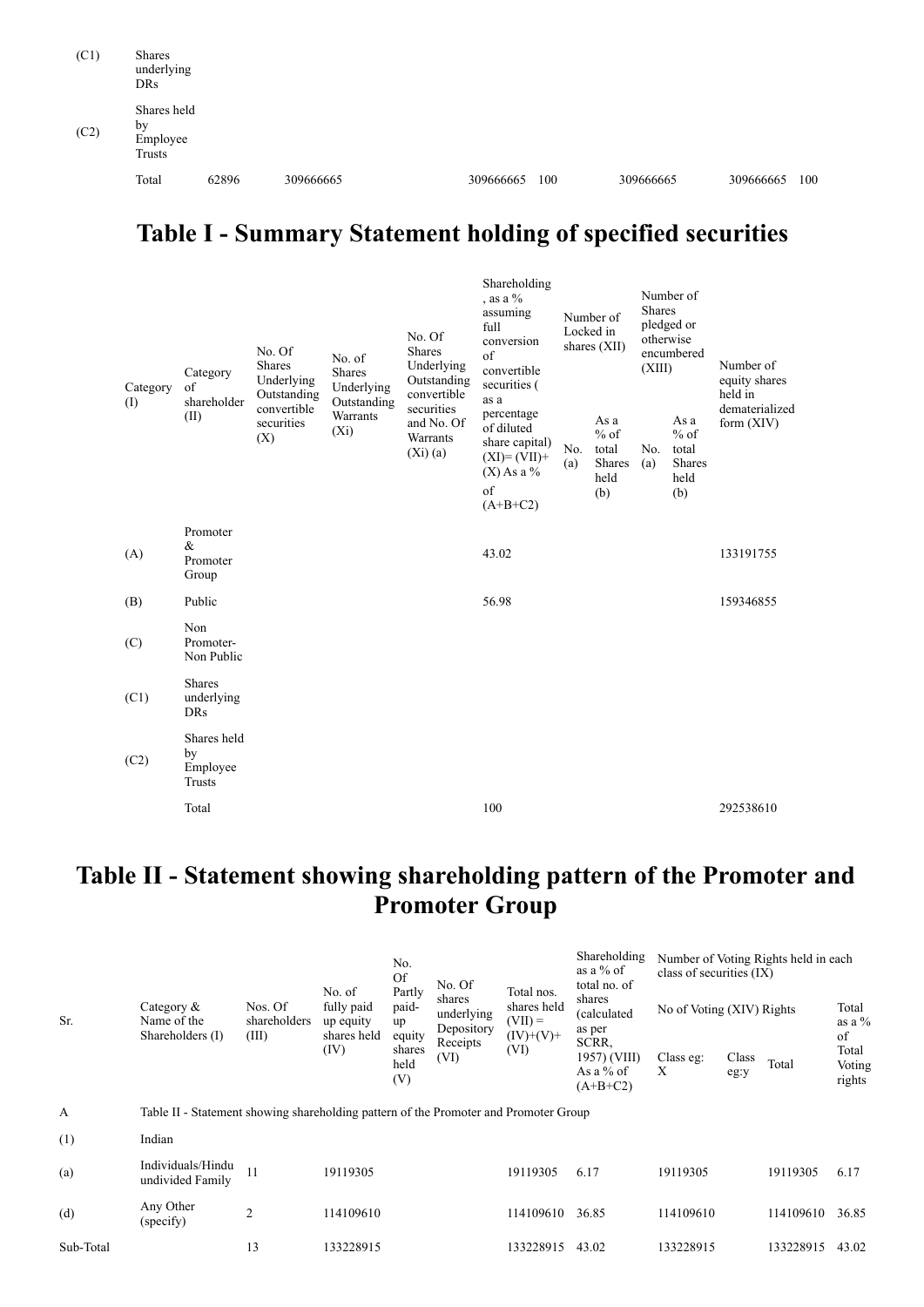| (A)(1)                                                                                         |                                                                                                                     |                |                                                                                               |                 |       |           |                 |       |
|------------------------------------------------------------------------------------------------|---------------------------------------------------------------------------------------------------------------------|----------------|-----------------------------------------------------------------------------------------------|-----------------|-------|-----------|-----------------|-------|
| (2)                                                                                            | Foreign                                                                                                             |                |                                                                                               |                 |       |           |                 |       |
| Total<br>Shareholding<br>of Promoter<br>and<br>Promoter<br>Group $(A)=$<br>$(A)(1)+(A)$<br>(2) |                                                                                                                     | 13             | 133228915                                                                                     | 133228915 43.02 |       | 133228915 | 133228915 43.02 |       |
| B                                                                                              |                                                                                                                     |                | Table III - Statement showing shareholding pattern of the Public shareholder                  |                 |       |           |                 |       |
| (1)                                                                                            | Institutions                                                                                                        |                |                                                                                               |                 |       |           |                 |       |
| (a)                                                                                            | Mutual Funds                                                                                                        | 3              | 233325                                                                                        | 233325          | 0.08  | 233325    | 233325          | 0.08  |
| (e)                                                                                            | Foreign Portfolio<br>Investors                                                                                      | $\overline{2}$ | 11267500                                                                                      | 11267500        | 3.64  | 11267500  | 11267500        | 3.64  |
| (f)                                                                                            | Financial<br>Institutions/<br><b>Banks</b>                                                                          | $\mathbf{1}$   | 700000                                                                                        | 700000          | 0.23  | 700000    | 700000          | 0.23  |
| Sub-Total<br>(B)(1)                                                                            |                                                                                                                     | 6              | 12200825                                                                                      | 12200825        | 3.94  | 12200825  | 12200825        | 3.94  |
| (3)                                                                                            | Non-institutions                                                                                                    |                |                                                                                               |                 |       |           |                 |       |
| (a(i))                                                                                         | Individuals -<br>i.Individual<br>shareholders<br>holding nominal<br>share capital up to<br>Rs. 2 lakhs.             | 62293          | 74857864                                                                                      | 74857864        | 24.17 | 74857864  | 74857864        | 24.17 |
| (a(ii))                                                                                        | Individuals - ii.<br>Individual<br>shareholders<br>holding nominal<br>share capital in<br>excess of Rs. 2<br>lakhs. | 55             | 25716693                                                                                      | 25716693        | 8.3   | 25716693  | 25716693        | 8.3   |
| (e)                                                                                            | Any Other<br>(specify)                                                                                              | 529            | 63662368                                                                                      | 63662368        | 20.56 | 63662368  | 63662368        | 20.56 |
| Sub-Total<br>(B)(3)                                                                            |                                                                                                                     | 62877          | 164236925                                                                                     | 164236925 53.04 |       | 164236925 | 164236925 53.04 |       |
| <b>Total Public</b><br>Shareholding<br>$(B)=(B)(1)+$<br>$(B)(2)+(B)$<br>(3)                    |                                                                                                                     | 62883          | 176437750                                                                                     | 176437750 56.98 |       | 176437750 | 176437750 56.98 |       |
| ${\bf C}$                                                                                      |                                                                                                                     |                | Table IV - Statement showing shareholding pattern of the Non Promoter- Non Public shareholder |                 |       |           |                 |       |
| Total (<br>$A+B+C2$ )                                                                          |                                                                                                                     | 62896          | 309666665                                                                                     | 309666665 100   |       | 309666665 | 309666665 100   |       |
| Total<br>$(A+B+C)$                                                                             |                                                                                                                     | 62896          | 309666665                                                                                     | 309666665 100   |       | 309666665 | 309666665       | 100   |

#### **Table II - Statement showing shareholding pattern of the Promoter and Promoter Group**

| Sr. | No. Of<br>Shares<br>Underlying<br>Outstanding<br>convertible<br>securities<br>(X) | No. of<br><b>Shares</b><br>Underlying<br>Outstanding<br>Warrants<br>$(X_i)$ | No. Of<br>Shares<br>Underlying<br>Outstanding<br>convertible<br>securities and<br>No. Of<br>Warrants $(Xi)$<br>(a) | Shareholding, as a<br>% assuming full<br>conversion of<br>convertible<br>securities (as a<br>percentage of<br>diluted share<br>capital) $(XI)=$<br>$(VII)+(X)$ As a % of<br>$(A+B+C2)$ | No.<br>(a) | Number of<br>Locked in<br>shares $(XII)$<br>As a<br>$%$ of<br>total<br>Shares<br>held | Shares<br>otherwise<br>(XIII)<br>No.<br>(a) | Number of<br>pledged or<br>encumbered<br>As a<br>% of<br>total<br>Shares<br>held | Number of<br>equity shares<br>held in<br>dematerialized<br>form $(XIV)$ |
|-----|-----------------------------------------------------------------------------------|-----------------------------------------------------------------------------|--------------------------------------------------------------------------------------------------------------------|----------------------------------------------------------------------------------------------------------------------------------------------------------------------------------------|------------|---------------------------------------------------------------------------------------|---------------------------------------------|----------------------------------------------------------------------------------|-------------------------------------------------------------------------|
|     |                                                                                   |                                                                             |                                                                                                                    |                                                                                                                                                                                        |            | (b)                                                                                   |                                             | (b)                                                                              |                                                                         |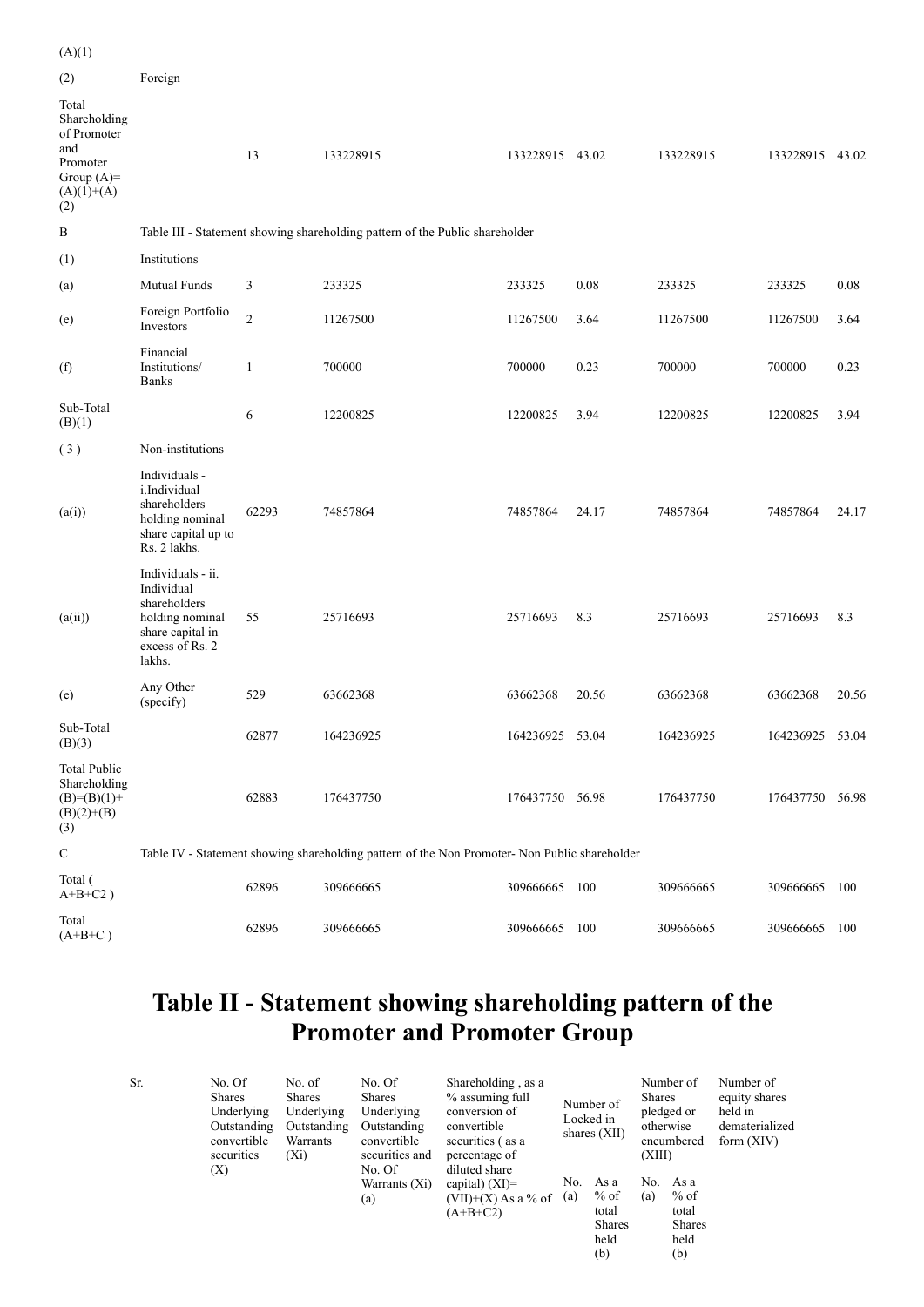| A                                                                                              | Table II - Statement showing shareholding pattern of the Promoter and Promoter Group          |                  |
|------------------------------------------------------------------------------------------------|-----------------------------------------------------------------------------------------------|------------------|
| (1)                                                                                            | Indian                                                                                        |                  |
| (a)                                                                                            | 6.17                                                                                          | 19082145         |
| (d)                                                                                            | 36.85                                                                                         | 114109610        |
| Sub-Total<br>(A)(1)                                                                            | 43.02                                                                                         | 133191755        |
| (2)                                                                                            | Foreign                                                                                       |                  |
| Total<br>Shareholding<br>of Promoter<br>and<br>Promoter<br>Group $(A)=$<br>$(A)(1)+(A)$<br>(2) | 43.02                                                                                         | 133191755        |
| B                                                                                              | Table III - Statement showing shareholding pattern of the Public shareholder                  |                  |
| (1)                                                                                            | Institutions                                                                                  |                  |
| (a)                                                                                            | 0.08                                                                                          | $\boldsymbol{0}$ |
| (e)                                                                                            | 3.64                                                                                          | 11267500         |
| (f)                                                                                            | 0.23                                                                                          | 700000           |
| Sub-Total<br>(B)(1)                                                                            | 3.94                                                                                          | 11967500         |
| (3)                                                                                            | Non-institutions                                                                              |                  |
| (a(i))                                                                                         | 24.17                                                                                         | 59744869         |
| (a(ii))                                                                                        | 8.3                                                                                           | 24199038         |
| (e)                                                                                            | 20.56                                                                                         | 63435448         |
| Sub-Total<br>(B)(3)                                                                            | 53.04                                                                                         | 147379355        |
| <b>Total Public</b><br>Shareholding<br>$(B)=(B)(1)+$<br>$(B)(2)+(B)$<br>(3)                    | 56.98                                                                                         | 159346855        |
| $\mathbf C$                                                                                    | Table IV - Statement showing shareholding pattern of the Non Promoter- Non Public shareholder |                  |
| Total (<br>$A+B+C2$ )                                                                          | 100                                                                                           | 292538610        |
| Total<br>$(A+B+C)$                                                                             | 100                                                                                           | 292538610        |

# **Individuals/Hindu undivided Family**

| Searial No.                                           |                                        | 2                                | 3                     | 4                     | 5                                | 6                | 7                                     |
|-------------------------------------------------------|----------------------------------------|----------------------------------|-----------------------|-----------------------|----------------------------------|------------------|---------------------------------------|
| Name of the<br>Shareholders<br>(I)                    | Jayeshbhai<br>Raichand<br>Bhai Thakkar | Artiben<br>Jayeshbhai<br>Thakkar | Jasubhai R<br>Thakkar | Somabhai S<br>Thakkar | Patel<br>Bharatbhai<br>Limjibhai | Santosh<br>Kahar | Jagdishbhai<br>Raichanddas<br>Thakkar |
| PAN(II)                                               | AAYPT7057L                             | AAUPT5643E                       | AAQPT8875L            | AAQPT8887L ALDPP1518Q |                                  | ASVPK7560J       | AAVPT9901A                            |
| No. of fully<br>paid up equity<br>shares held<br>(IV) | 12221480                               | 2263990                          | 672665                | 668525                | 666665                           | 636665           | 522665                                |
| No. Of Partly<br>paid-up equity<br>shares held<br>(V) |                                        |                                  |                       |                       |                                  |                  |                                       |
| No. Of shares                                         |                                        |                                  |                       |                       |                                  |                  |                                       |

underlying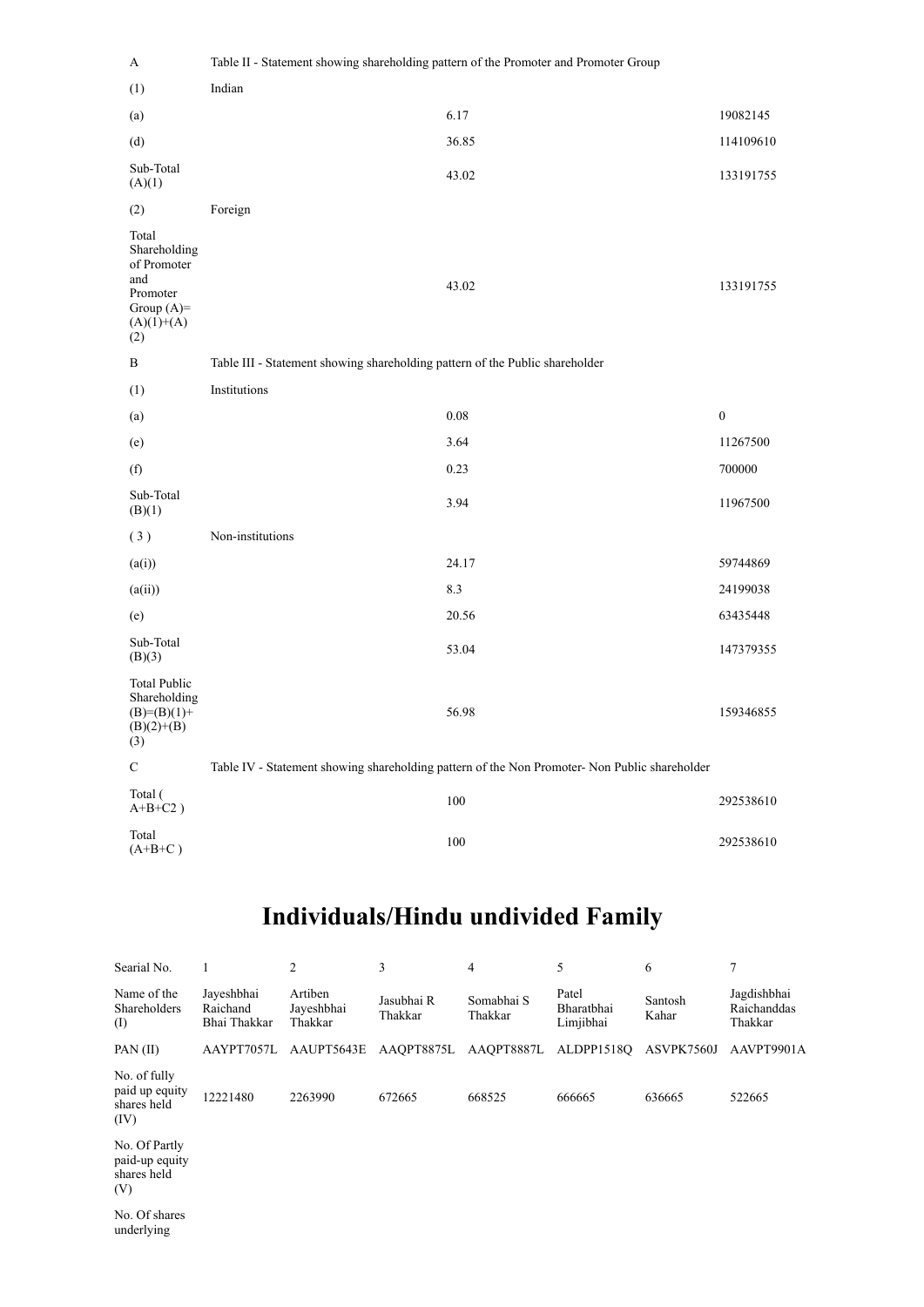| Depository<br>Receipts (VI)                                                                                                                                                                    |                                  |                                                               |        |        |        |        |        |
|------------------------------------------------------------------------------------------------------------------------------------------------------------------------------------------------|----------------------------------|---------------------------------------------------------------|--------|--------|--------|--------|--------|
| Total nos.<br>shares held<br>$(VII) = (IV) +$<br>$(V)$ + $(VI)$                                                                                                                                | 12221480                         | 2263990                                                       | 672665 | 668525 | 666665 | 636665 | 522665 |
| Shareholding<br>as a % of total<br>no. of shares<br>(calculated as<br>per SCRR,<br>1957) (VIII)<br>As a % of<br>$(A+B+C2)$                                                                     | 3.95                             | 0.73                                                          | 0.22   | 0.22   | 0.22   | 0.21   | 0.17   |
|                                                                                                                                                                                                |                                  | Number of Voting Rights held in each class of securities (IX) |        |        |        |        |        |
| Class eg: $X$                                                                                                                                                                                  | 12221480                         | 2263990                                                       | 672665 | 668525 | 666665 | 636665 | 522665 |
| Class eg:y                                                                                                                                                                                     |                                  |                                                               |        |        |        |        |        |
| Total                                                                                                                                                                                          | 12221480                         | 2263990                                                       | 672665 | 668525 | 666665 | 636665 | 522665 |
| Total as a %<br>of Total<br>Voting rights                                                                                                                                                      | 3.95                             | 0.73                                                          | 0.22   | 0.22   | 0.22   | 0.21   | 0.17   |
| No. Of Shares<br>Underlying<br>Outstanding<br>convertible<br>securities $(X)$                                                                                                                  |                                  |                                                               |        |        |        |        |        |
| No. of Shares<br>Underlying<br>Outstanding<br>Warrants (Xi)                                                                                                                                    |                                  |                                                               |        |        |        |        |        |
| No. Of Shares<br>Underlying<br>Outstanding<br>convertible<br>securities and<br>No. Of<br>Warrants (Xi)<br>(a)                                                                                  |                                  |                                                               |        |        |        |        |        |
| Shareholding,<br>as a %<br>assuming full<br>conversion of<br>convertible<br>securities (as a<br>percentage of<br>diluted share<br>capital) (XI)=<br>$(VII)+(Xi)(a)$<br>As a % of<br>$(A+B+C2)$ | 3.95                             | 0.73                                                          | 0.22   | 0.22   | 0.22   | 0.21   | 0.17   |
|                                                                                                                                                                                                | Number of Locked in shares (XII) |                                                               |        |        |        |        |        |
| No. (a)                                                                                                                                                                                        |                                  |                                                               |        |        |        |        |        |
| As a % of<br>total Shares<br>$\text{held}(\text{b})$                                                                                                                                           |                                  |                                                               |        |        |        |        |        |
|                                                                                                                                                                                                |                                  | Number of Shares pledged or otherwise encumbered (XIII)       |        |        |        |        |        |
| No. (a)                                                                                                                                                                                        |                                  |                                                               |        |        |        |        |        |
| As a % of<br>total Shares<br>$\text{held}(\text{b})$                                                                                                                                           |                                  |                                                               |        |        |        |        |        |
| Number of<br>equity shares<br>held in<br>dematerialized<br>form $(XIV)$                                                                                                                        | 12221480                         | 2263990                                                       | 640165 | 665195 | 666665 | 636665 | 522665 |
| Reason for not providing PAN                                                                                                                                                                   |                                  |                                                               |        |        |        |        |        |
| Reason for not                                                                                                                                                                                 |                                  |                                                               |        |        |        |        |        |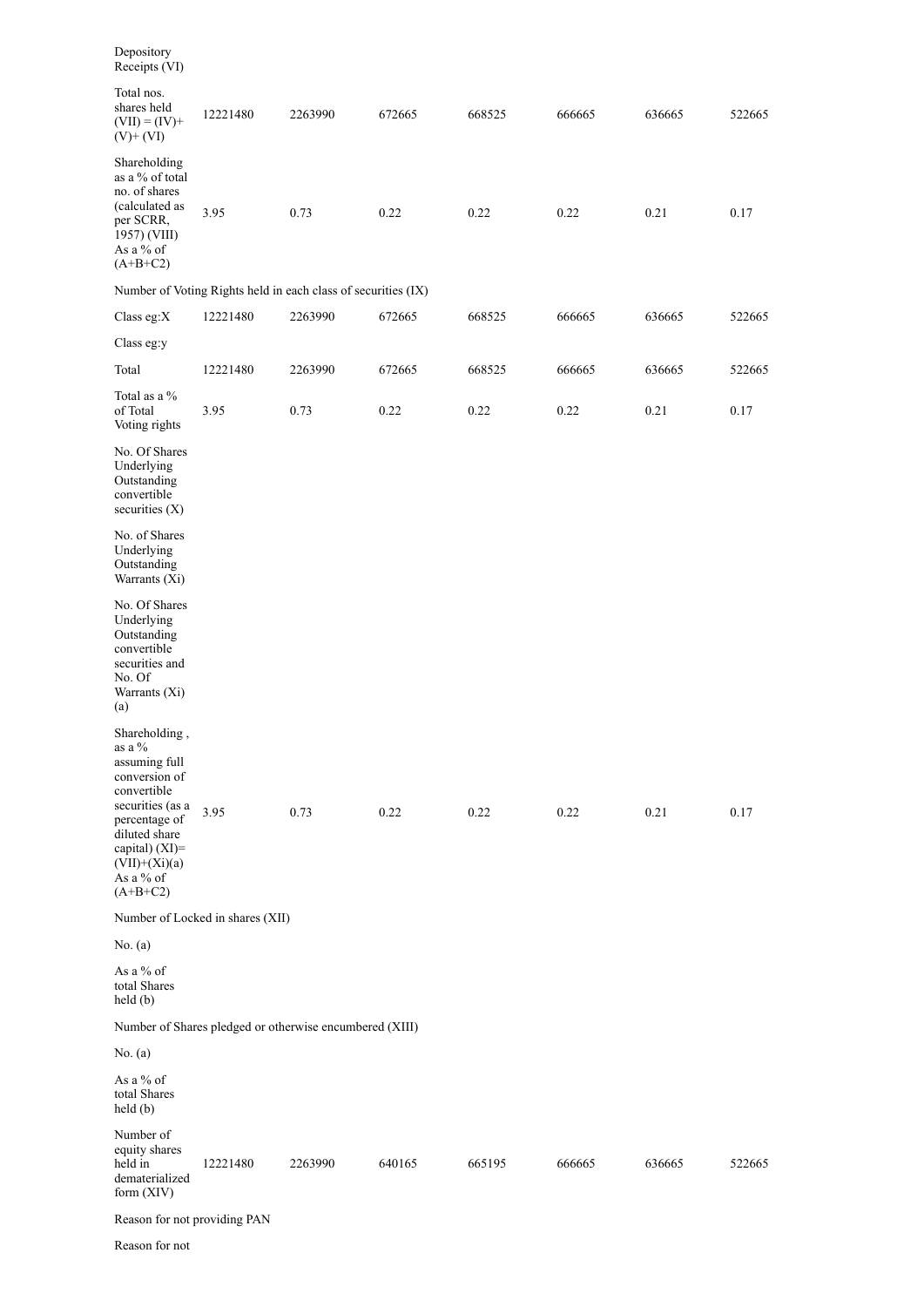Shareholder

# **Individuals/Hindu undivided Family**

| Searial No.                                                                                                                                                                                 | 8                        | 9                                                             | 10                                 | 11                  |                          |
|---------------------------------------------------------------------------------------------------------------------------------------------------------------------------------------------|--------------------------|---------------------------------------------------------------|------------------------------------|---------------------|--------------------------|
| Name of the<br>Shareholders (I)                                                                                                                                                             | Mitul Jagdish<br>Thakkar | Hansaben Jaswantbhai<br>Thakkar                               | Hashmukhbhai Dhanjibhai<br>Thakkar | Thakkar<br>Kokila H | Click here to<br>go back |
| PAN $(II)$                                                                                                                                                                                  | ADJPT6974G               | ABKPT5167A                                                    | ABLPT4221E                         | AFEPT1146H          | Total                    |
| No. of fully paid<br>up equity shares<br>held (IV)                                                                                                                                          | 466660                   | 333330                                                        | 333330                             | 333330              | 19119305                 |
| No. Of Partly<br>paid-up equity<br>shares held (V)                                                                                                                                          |                          |                                                               |                                    |                     |                          |
| No. Of shares<br>underlying<br>Depository<br>Receipts (VI)                                                                                                                                  |                          |                                                               |                                    |                     |                          |
| Total nos. shares<br>held $(VII)$ =<br>$(IV)+(V)+(VI)$                                                                                                                                      | 466660                   | 333330                                                        | 333330                             | 333330              | 19119305                 |
| Shareholding as<br>a % of total no.<br>of shares<br>(calculated as<br>per SCRR,<br>1957) (VIII) As<br>a % of<br>$(A+B+C2)$                                                                  | 0.15                     | 0.11                                                          | 0.11                               | 0.11                | 6.17                     |
|                                                                                                                                                                                             |                          | Number of Voting Rights held in each class of securities (IX) |                                    |                     |                          |
| Class eg:X                                                                                                                                                                                  | 466660                   | 333330                                                        | 333330                             | 333330              | 19119305                 |
| Class eg:y                                                                                                                                                                                  |                          |                                                               |                                    |                     |                          |
| Total                                                                                                                                                                                       | 466660                   | 333330                                                        | 333330                             | 333330              | 19119305                 |
| Total as a % of<br><b>Total Voting</b><br>rights                                                                                                                                            | 0.15                     | 0.11                                                          | 0.11                               | 0.11                | 6.17                     |
| No. Of Shares<br>Underlying<br>Outstanding<br>convertible<br>securities $(X)$                                                                                                               |                          |                                                               |                                    |                     |                          |
| No. of Shares<br>Underlying<br>Outstanding<br>Warrants (Xi)                                                                                                                                 |                          |                                                               |                                    |                     |                          |
| No. Of Shares<br>Underlying<br>Outstanding<br>convertible<br>securities and<br>No. Of Warrants<br>(Xi)(a)                                                                                   |                          |                                                               |                                    |                     |                          |
| Shareholding,<br>as a % assuming<br>full conversion<br>of convertible<br>securities (as a<br>percentage of<br>diluted share<br>capital) (XI)=<br>$(VII)+(Xi)(a) As$<br>a % of<br>$(A+B+C2)$ | 0.15                     | 0.11                                                          | 0.11                               | 0.11                | 6.17                     |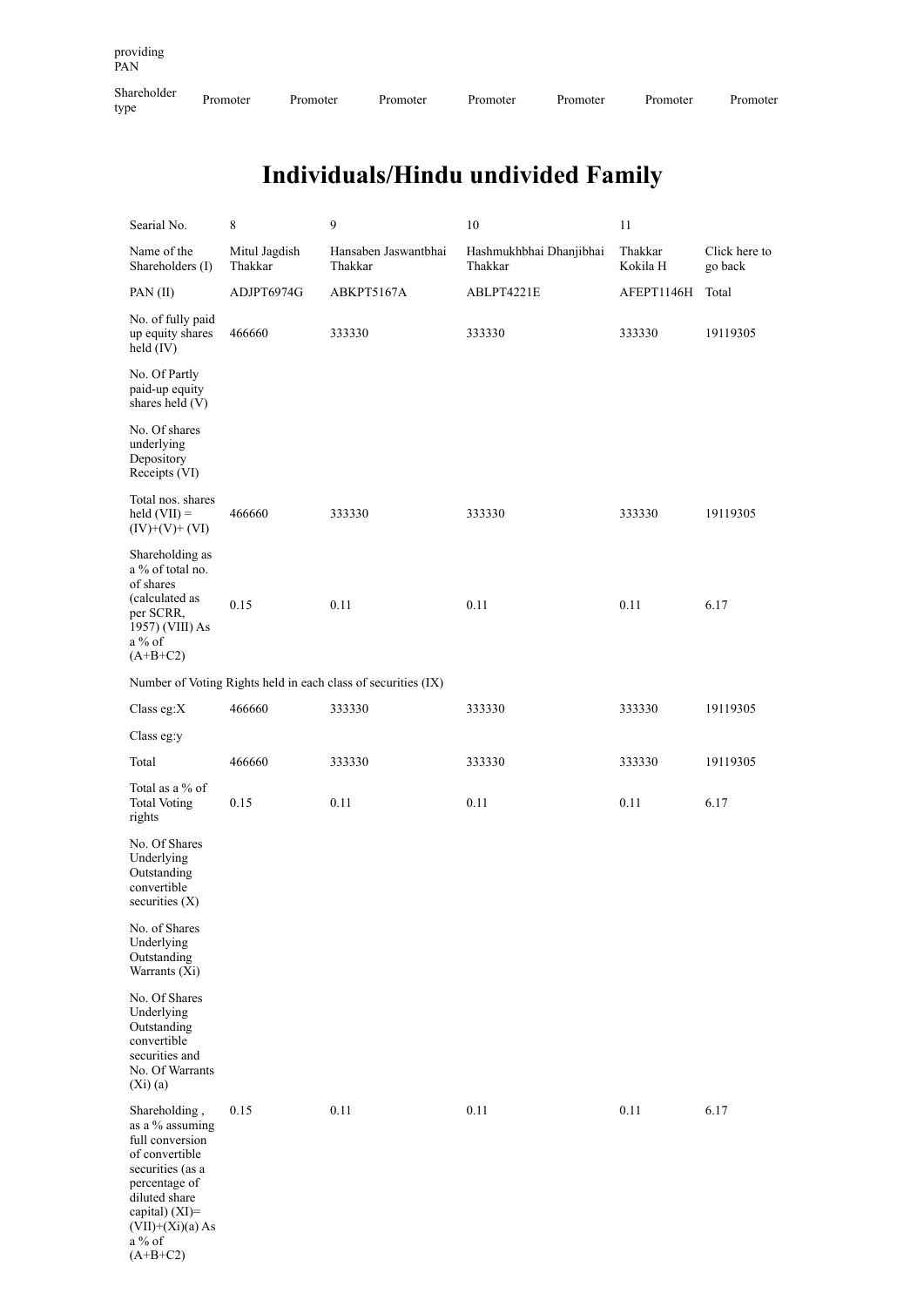Number of Locked in shares (XII)

No. (a)

As a % of total Shares held (b)

Number of Shares pledged or otherwise encumbered (XIII)

No. (a)

As a % of total Shares held (b)

| Number of<br>equity shares<br>held in<br>dematerialized<br>form $(XIV)$ | 465330   | 333330   | 333330   | 333330<br>19082145 |
|-------------------------------------------------------------------------|----------|----------|----------|--------------------|
| Reason for not providing PAN                                            |          |          |          |                    |
| Reason for not<br>providing PAN                                         |          |          |          |                    |
| Shareholder type                                                        | Promoter | Promoter | Promoter | Promoter           |

## **Any Other (specify)**

| Searial No.                                                                                                                  | $\mathbf{1}$                                                  | $\overline{c}$                    |                       |
|------------------------------------------------------------------------------------------------------------------------------|---------------------------------------------------------------|-----------------------------------|-----------------------|
| Category                                                                                                                     | <b>Bodies Corporate</b>                                       | <b>Bodies Corporate</b>           | Click here to go back |
| Name of the<br>Shareholders (I)                                                                                              | Raghuvir International Private Limited                        | Shree Saibabaexim Private Limited |                       |
| PAN(II)                                                                                                                      | AAGCR6132F                                                    | AATCS6800N                        | Total                 |
| No. of the<br>Shareholders (I)                                                                                               | $\mathbf{1}$                                                  | $\mathbf{1}$                      | $\overline{c}$        |
| No. of fully paid<br>up equity shares<br>held (IV)                                                                           | 64360750                                                      | 49748860                          | 114109610             |
| No. Of Partly<br>paid-up equity<br>shares held $(V)$                                                                         |                                                               |                                   |                       |
| No. Of shares<br>underlying<br>Depository<br>Receipts (VI)                                                                   |                                                               |                                   |                       |
| Total nos. shares<br>$\text{held (VII)} =$<br>$(IV)+(V)+(VI)$                                                                | 64360750                                                      | 49748860                          | 114109610             |
| Shareholding as<br>a % of total no.<br>of shares<br>(calculated as<br>per SCRR,<br>1957) (VIII) As<br>$a\%$ of<br>$(A+B+C2)$ | 20.78                                                         | 16.07                             | 36.85                 |
|                                                                                                                              | Number of Voting Rights held in each class of securities (IX) |                                   |                       |
| Class eg: X                                                                                                                  | 64360750                                                      | 49748860                          | 114109610             |
| Class eg:y                                                                                                                   |                                                               |                                   |                       |
| Total                                                                                                                        | 64360750                                                      | 49748860                          | 114109610             |
| Total as a % of<br><b>Total Voting</b><br>rights                                                                             | 20.78                                                         | 16.07                             | 36.85                 |
| No. Of Shares<br>Underlying<br>Outstanding                                                                                   |                                                               |                                   |                       |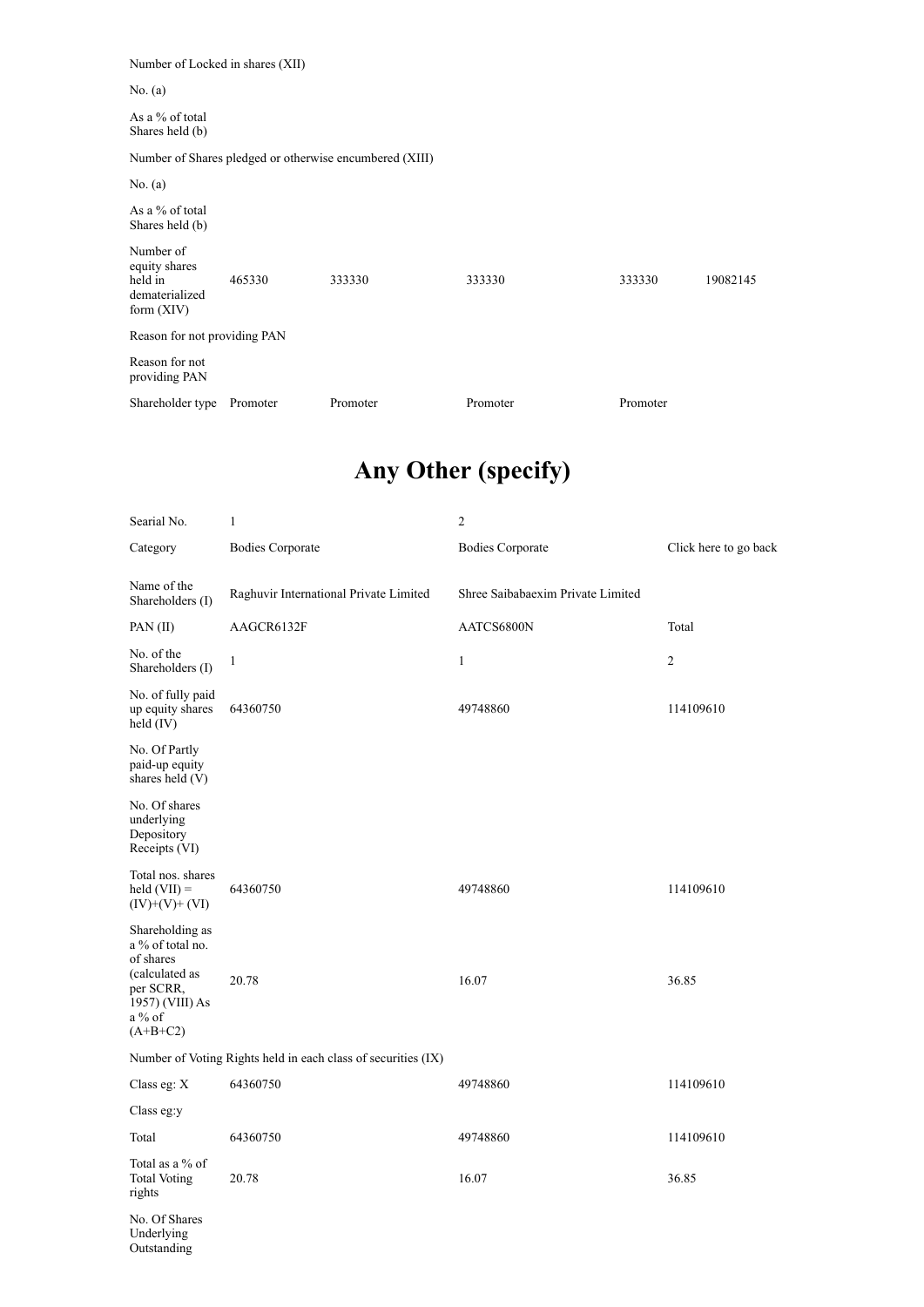| convertible<br>securities (X)                                                                                                                                                      |                                                         |                                    |           |
|------------------------------------------------------------------------------------------------------------------------------------------------------------------------------------|---------------------------------------------------------|------------------------------------|-----------|
| No. of Shares<br>Underlying<br>Outstanding<br>Warrants (Xi)                                                                                                                        |                                                         |                                    |           |
| No. Of Shares<br>Underlying<br>Outstanding<br>convertible<br>securities and<br>No. Of Warrants<br>$(Xi)$ (a)                                                                       |                                                         |                                    |           |
| Shareholding,<br>as a % assuming<br>full conversion<br>of convertible<br>securities (as a<br>percentage of<br>diluted share<br>capital) (XI)=<br>(VII)+(X) As a<br>% of $(A+B+C2)$ | 20.78                                                   | 16.07                              | 36.85     |
| Number of Locked in shares (XII)                                                                                                                                                   |                                                         |                                    |           |
| No. (a)                                                                                                                                                                            |                                                         |                                    |           |
| As a % of total<br>Shares held (b)                                                                                                                                                 |                                                         |                                    |           |
|                                                                                                                                                                                    | Number of Shares pledged or otherwise encumbered (XIII) |                                    |           |
| No. (a)                                                                                                                                                                            |                                                         |                                    |           |
| As a % of total<br>Shares held (b)                                                                                                                                                 |                                                         |                                    |           |
| Number of<br>equity shares<br>held in<br>dematerialized<br>form (XIV)                                                                                                              | 64360750                                                | 49748860                           | 114109610 |
| Reason for not providing PAN                                                                                                                                                       |                                                         |                                    |           |
| Reason for not<br>providing PAN                                                                                                                                                    |                                                         |                                    |           |
| Shareholder type Promoter Group                                                                                                                                                    |                                                         | Promoter Group                     |           |
|                                                                                                                                                                                    |                                                         | <b>Foreign Portfolio Investors</b> |           |
| Searial No.                                                                                                                                                                        | 1                                                       |                                    |           |

| .                                                             |                         |                       |
|---------------------------------------------------------------|-------------------------|-----------------------|
| Name of the<br>Shareholders (I)                               | Lts Investment Fund Ltd | Click here to go back |
| PAN (II)                                                      | AACCL0500F              | Total                 |
| No. of fully paid<br>up equity shares<br>held (IV)            | 9017500                 | 9017500               |
| No. Of Partly<br>paid-up equity<br>shares held (V)            |                         |                       |
| No. Of shares<br>underlying<br>Depository<br>Receipts (VI)    |                         |                       |
| Total nos. shares<br>$\text{held (VII)} =$<br>$(IV)+(V)+(VI)$ | 9017500                 | 9017500               |
| Shareholding as<br>a % of total no.<br>of shares              | 2.91                    | 2.91                  |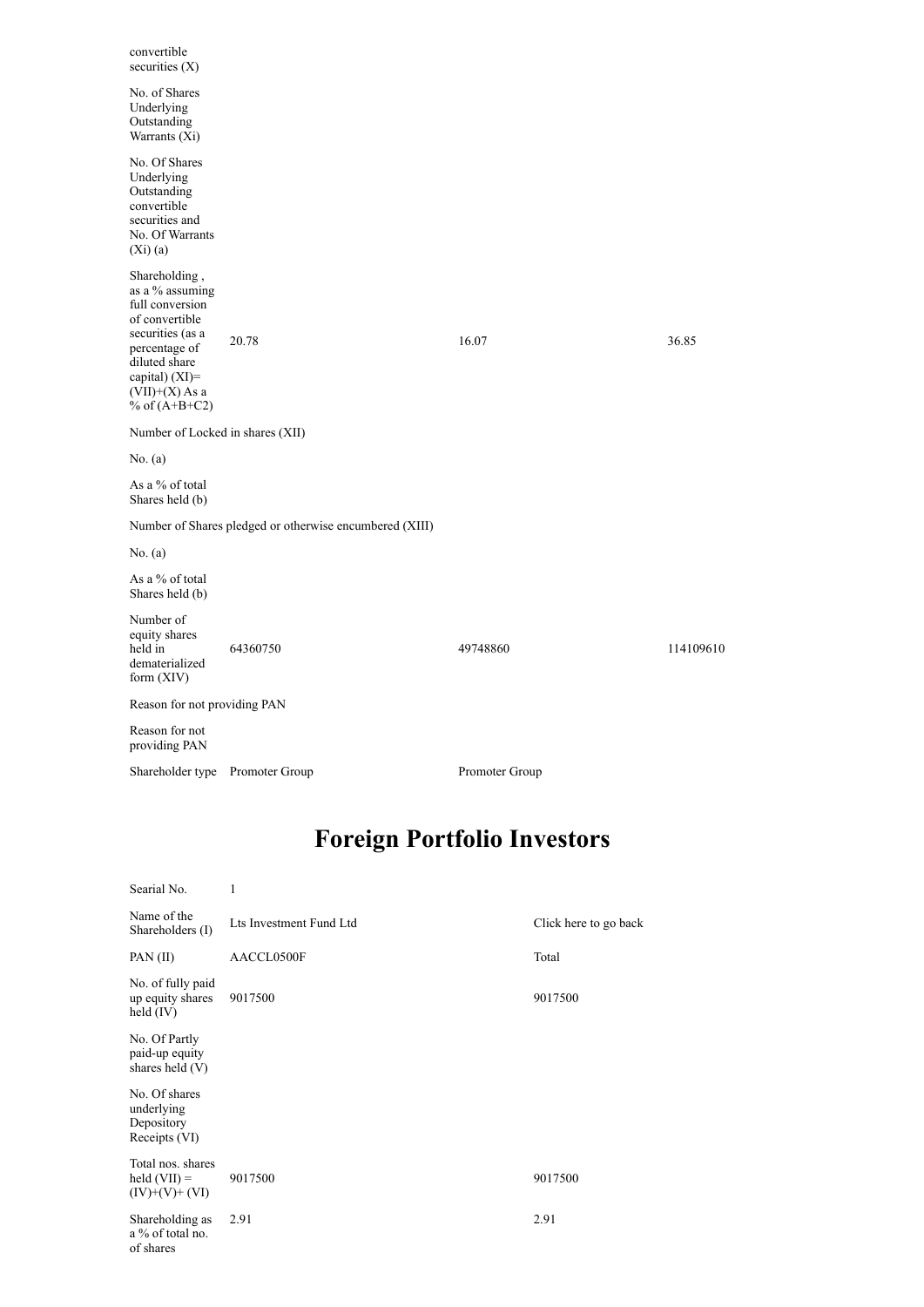(calculated as per SCRR, 1957) (VIII) As a % of

| $(A+B+C2)$                                                                                                                                                                              |                                                               |         |
|-----------------------------------------------------------------------------------------------------------------------------------------------------------------------------------------|---------------------------------------------------------------|---------|
|                                                                                                                                                                                         | Number of Voting Rights held in each class of securities (IX) |         |
| Class eg: $X$                                                                                                                                                                           | 9017500                                                       | 9017500 |
| Class eg:y                                                                                                                                                                              |                                                               |         |
| Total                                                                                                                                                                                   | 9017500                                                       | 9017500 |
| Total as a % of<br><b>Total Voting</b><br>rights                                                                                                                                        | 2.91                                                          | 2.91    |
| No. Of Shares<br>Underlying<br>Outstanding<br>convertible<br>securities $(X)$                                                                                                           |                                                               |         |
| No. of Shares<br>Underlying<br>Outstanding<br>Warrants (Xi)                                                                                                                             |                                                               |         |
| No. Of Shares<br>Underlying<br>Outstanding<br>convertible<br>securities and<br>No. Of Warrants<br>$(X_i)(a)$                                                                            |                                                               |         |
| Shareholding,<br>as a % assuming<br>full conversion<br>of convertible<br>securities (as a<br>percentage of<br>diluted share<br>capital) $(XI)$ =<br>$(VII)+(X)$ As a<br>% of $(A+B+C2)$ | 2.91                                                          | 2.91    |
| Number of Locked in shares (XII)                                                                                                                                                        |                                                               |         |
| No. (a)                                                                                                                                                                                 |                                                               |         |
| As a % of total<br>Shares held (b)                                                                                                                                                      |                                                               |         |
| Number of<br>equity shares<br>held in<br>dematerialized<br>form (XIV)                                                                                                                   | 9017500                                                       | 9017500 |
| Reason for not providing PAN                                                                                                                                                            |                                                               |         |

**Individuals - ii. Individual shareholders holding nominal share capital in excess of Rs. 2 lakhs.**

| Searial No.                                          |                      |                       |                       |
|------------------------------------------------------|----------------------|-----------------------|-----------------------|
| Name of the<br>Shareholders (I)                      | Laxman Jagumal Karda | Manohar Jagumal Karda | Click here to go back |
| PAN(II)                                              | AHBPK6675K           | AGDPK8158O            | Total                 |
| No. of fully paid<br>up equity shares<br>held $(IV)$ | 3968245              | 3132500               | 7100745               |

No. Of Partly paid-up equity

Reason for not providing PAN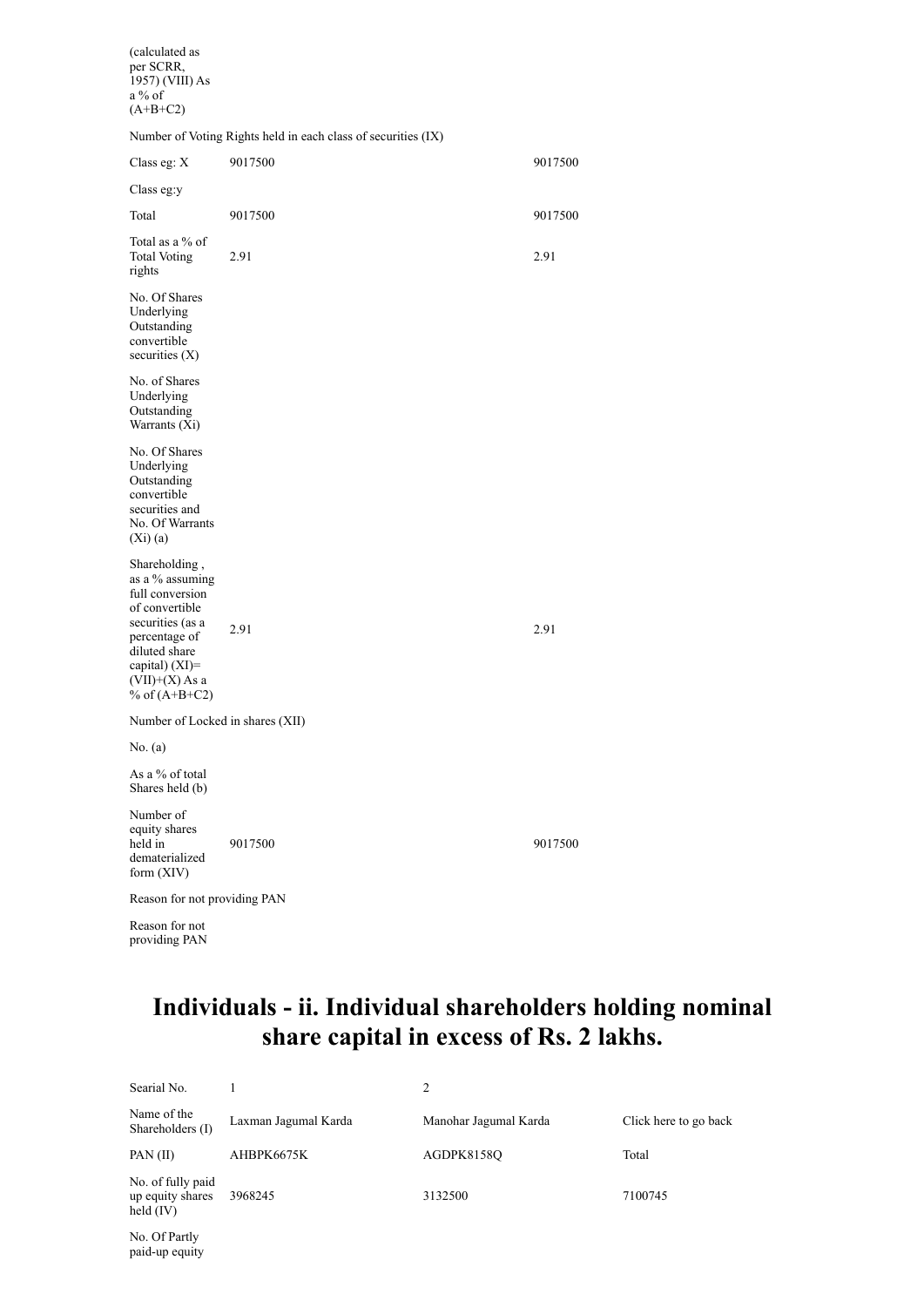| shares held (V)                                                                                                                                                                        |                                                               |         |         |
|----------------------------------------------------------------------------------------------------------------------------------------------------------------------------------------|---------------------------------------------------------------|---------|---------|
| No. Of shares<br>underlying<br>Depository<br>Receipts (VI)                                                                                                                             |                                                               |         |         |
| Total nos. shares<br>$\text{held (VII)} =$<br>$(IV)+(V)+(VI)$                                                                                                                          | 3968245                                                       | 3132500 | 7100745 |
| Shareholding as<br>a % of total no.<br>of shares<br>(calculated as<br>per SCRR,<br>1957) (VIII) As<br>$a\%$ of<br>$(A+B+C2)$                                                           | 1.28                                                          | 1.01    | 2.29    |
|                                                                                                                                                                                        | Number of Voting Rights held in each class of securities (IX) |         |         |
| Class eg: X                                                                                                                                                                            | 3968245                                                       | 3132500 | 7100745 |
| Class eg:y                                                                                                                                                                             |                                                               |         |         |
| Total                                                                                                                                                                                  | 3968245                                                       | 3132500 | 7100745 |
| Total as a % of<br><b>Total Voting</b><br>rights                                                                                                                                       | 1.28                                                          | 1.01    | 2.29    |
| No. Of Shares<br>Underlying<br>Outstanding<br>convertible<br>securities $(X)$                                                                                                          |                                                               |         |         |
| No. of Shares<br>Underlying<br>Outstanding<br>Warrants (Xi)                                                                                                                            |                                                               |         |         |
| No. Of Shares<br>Underlying<br>Outstanding<br>convertible<br>securities and<br>No. Of Warrants<br>$(Xi)$ (a)                                                                           |                                                               |         |         |
| Shareholding,<br>as a % assuming<br>full conversion<br>of convertible<br>securities (as a<br>percentage of<br>diluted share<br>capital) $(XI)=$<br>$(VII)+(X)$ As a<br>% of $(A+B+C2)$ | 1.28                                                          | 1.01    | 2.29    |
| Number of Locked in shares (XII)                                                                                                                                                       |                                                               |         |         |
| No. (a)                                                                                                                                                                                |                                                               |         |         |
| As a % of total<br>Shares held (b)                                                                                                                                                     |                                                               |         |         |
| Number of<br>equity shares<br>held in<br>dematerialized<br>form (XIV)                                                                                                                  | 3968245                                                       | 3132500 | 7100745 |
| Reason for not providing PAN                                                                                                                                                           |                                                               |         |         |
| Reason for not<br>providing PAN                                                                                                                                                        |                                                               |         |         |

# **Any Other (specify)**

| Searial No. |  |  |  |  |
|-------------|--|--|--|--|
|             |  |  |  |  |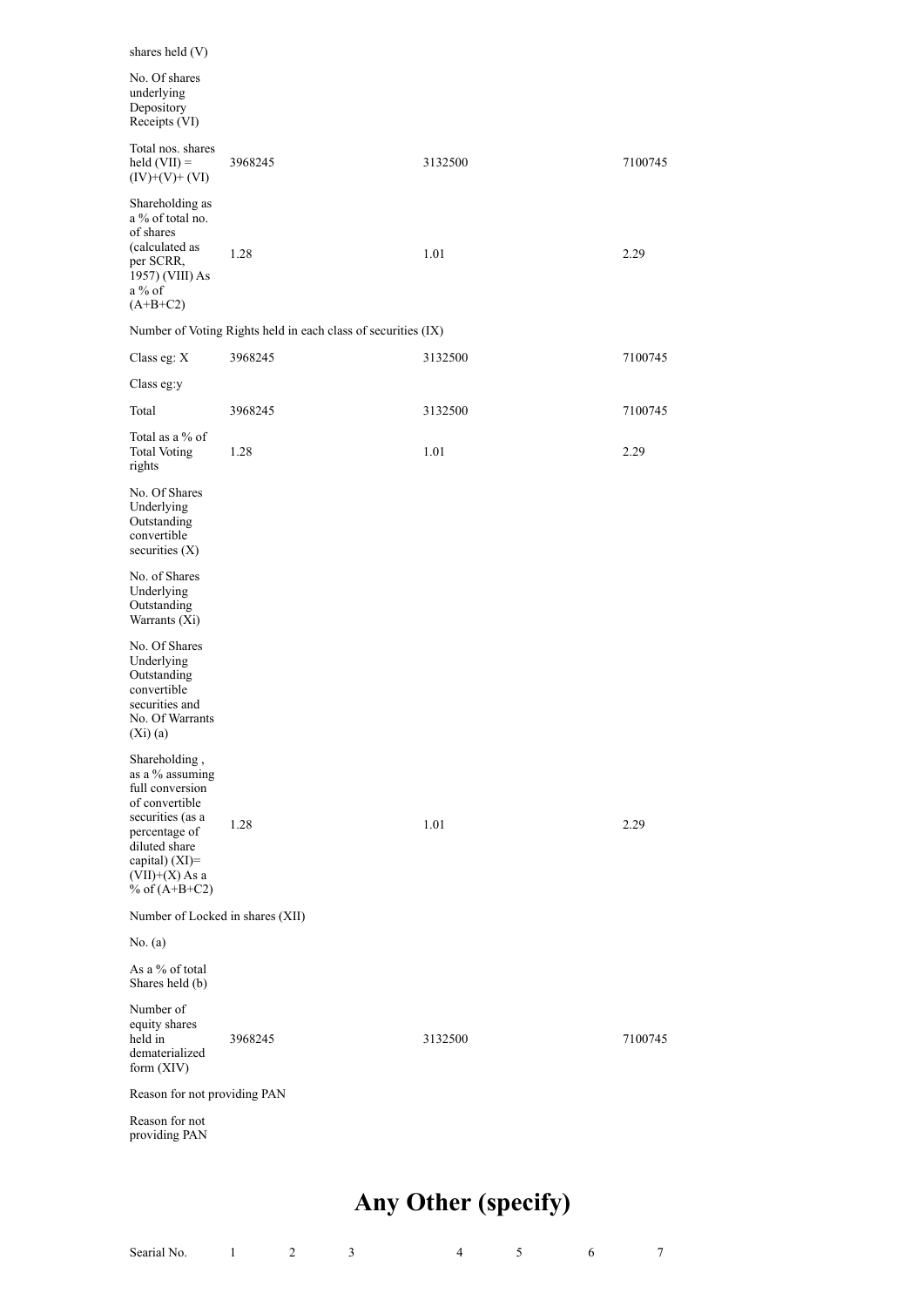| Category                                                                                                                                                                               | Trusts           | HUF      | Non-Resident<br>Indian (NRI)                                  | ${\rm LLP}$ | Clearing<br>Members | <b>Bodies</b><br>Corporate | <b>Bodies Corporate</b>                   |
|----------------------------------------------------------------------------------------------------------------------------------------------------------------------------------------|------------------|----------|---------------------------------------------------------------|-------------|---------------------|----------------------------|-------------------------------------------|
| Category / More<br>than 1<br>percentage                                                                                                                                                | Category         | Category | Category                                                      | Category    | Category            | Category                   | More than 1 percentage<br>of shareholding |
| Name of the<br>Shareholders (I)                                                                                                                                                        |                  |          |                                                               |             |                     |                            | Silvercade Trading                        |
| PAN (II)                                                                                                                                                                               |                  |          |                                                               |             |                     |                            | AAPCS3875B                                |
| No. of the<br>Shareholders (I)                                                                                                                                                         | 1                | 266      | 150                                                           | 4           | 56                  | 52                         | 1                                         |
| No. of fully paid<br>up equity shares<br>held $(IV)$                                                                                                                                   | 10970            | 1148527  | 697786                                                        | 278125      | 563203              | 60963757                   | 24216685                                  |
| No. Of Partly<br>paid-up equity<br>shares held (V)                                                                                                                                     |                  |          |                                                               |             |                     |                            |                                           |
| No. Of shares<br>underlying<br>Depository<br>Receipts (VI)                                                                                                                             |                  |          |                                                               |             |                     |                            |                                           |
| Total nos. shares<br>$\text{held (VII)} =$<br>$(IV)+(V)+(VI)$                                                                                                                          | 10970            | 1148527  | 697786                                                        | 278125      | 563203              | 60963757                   | 24216685                                  |
| Shareholding as<br>a % of total no.<br>of shares<br>(calculated as<br>per SCRR,<br>1957) (VIII) As<br>$a\%$ of<br>$(A+B+C2)$                                                           | $\boldsymbol{0}$ | 0.37     | 0.23                                                          | 0.09        | 0.18                | 19.69                      | 7.82                                      |
|                                                                                                                                                                                        |                  |          | Number of Voting Rights held in each class of securities (IX) |             |                     |                            |                                           |
| Class eg: X                                                                                                                                                                            | 10970            | 1148527  | 697786                                                        | 278125      | 563203              | 60963757                   | 24216685                                  |
| Class eg:y                                                                                                                                                                             |                  |          |                                                               |             |                     |                            |                                           |
| Total                                                                                                                                                                                  | 10970            | 1148527  | 697786                                                        | 278125      | 563203              | 60963757                   | 24216685                                  |
| Total as a % of<br><b>Total Voting</b><br>rights                                                                                                                                       | $\boldsymbol{0}$ | 0.37     | 0.23                                                          | 0.09        | 0.18                | 19.69                      | 7.82                                      |
| No. Of Shares<br>Underlying<br>Outstanding<br>convertible<br>securities $(X)$                                                                                                          |                  |          |                                                               |             |                     |                            |                                           |
| No. of Shares<br>Underlying<br>Outstanding<br>Warrants (Xi)                                                                                                                            |                  |          |                                                               |             |                     |                            |                                           |
| No. Of Shares<br>Underlying<br>Outstanding<br>convertible<br>securities and<br>No. Of Warrants<br>$(X_i)(a)$                                                                           |                  |          |                                                               |             |                     |                            |                                           |
| Shareholding,<br>as a % assuming<br>full conversion<br>of convertible<br>securities (as a<br>percentage of<br>diluted share<br>capital) $(XI)=$<br>$(VII)+(X)$ As a<br>% of $(A+B+C2)$ | $\boldsymbol{0}$ | 0.37     | 0.23                                                          | 0.09        | 0.18                | 19.69                      | 7.82                                      |

Number of Locked in shares (XII)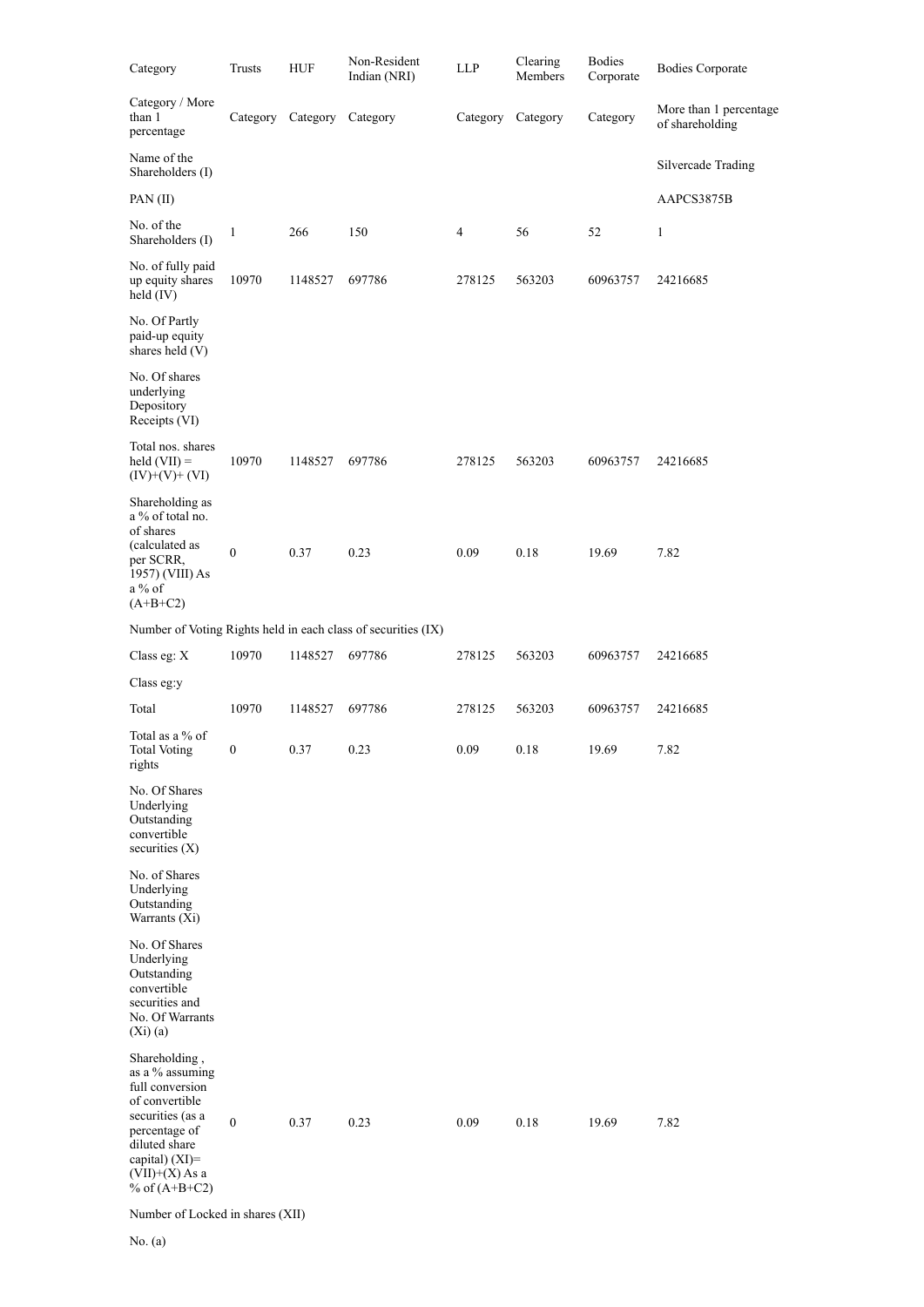As a % of total Shares held (b)

Number of equity shares held in dematerialized form (XIV)

0 1148527 646481 278125 563203 60799112 24216685

Reason for not providing PAN

Reason for not providing PAN

### **Any Other (specify)**

| Searial No.                                                                                                                  | 8                                                             | 9                                            | 10                                            | 11                                                   |                          |
|------------------------------------------------------------------------------------------------------------------------------|---------------------------------------------------------------|----------------------------------------------|-----------------------------------------------|------------------------------------------------------|--------------------------|
| Category                                                                                                                     | <b>Bodies Corporate</b>                                       | Bodies Corporate                             | <b>Bodies Corporate</b>                       | <b>Bodies Corporate</b>                              |                          |
| Category / More<br>than 1<br>percentage                                                                                      | More than 1<br>percentage of<br>shareholding                  | More than 1<br>percentage of<br>shareholding | More than 1<br>percentage of<br>shareholding  | More than 1<br>percentage of<br>shareholding         |                          |
| Name of the<br>Shareholders (I)                                                                                              | Saint Infrastructure<br>Private Limited                       | Aprateem Trading<br>Pvt Ltd                  | Offerlink<br>Infraprojects Private<br>Limited | Orange Mist<br><b>Productions Private</b><br>Limited | Click here<br>to go back |
| PAN $(II)$                                                                                                                   | AARCS1810N                                                    | AAKCA3649Q                                   | AABCO3739L                                    | AABCO0927C                                           | Total                    |
| No. of the<br>Shareholders (I)                                                                                               | 1                                                             | 1                                            | $\mathbf{1}$                                  | $\mathbf{1}$                                         | 529                      |
| No. of fully paid<br>up equity shares<br>held $(IV)$                                                                         | 11045995                                                      | 6640970                                      | 4471540                                       | 4413880                                              | 63662368                 |
| No. Of Partly<br>paid-up equity<br>shares held (V)                                                                           |                                                               |                                              |                                               |                                                      |                          |
| No. Of shares<br>underlying<br>Depository<br>Receipts (VI)                                                                   |                                                               |                                              |                                               |                                                      |                          |
| Total nos. shares<br>$held (VII) =$<br>$(IV)+(V)+(VI)$                                                                       | 11045995                                                      | 6640970                                      | 4471540                                       | 4413880                                              | 63662368                 |
| Shareholding as<br>a % of total no.<br>of shares<br>(calculated as<br>per SCRR,<br>1957) (VIII) As<br>$a\%$ of<br>$(A+B+C2)$ | 3.57                                                          | 2.14                                         | 1.44                                          | 1.43                                                 | 20.56                    |
|                                                                                                                              | Number of Voting Rights held in each class of securities (IX) |                                              |                                               |                                                      |                          |
| Class eg: $X$                                                                                                                | 11045995                                                      | 6640970                                      | 4471540                                       | 4413880                                              | 63662368                 |
| Class eg:y                                                                                                                   |                                                               |                                              |                                               |                                                      |                          |
| Total                                                                                                                        | 11045995                                                      | 6640970                                      | 4471540                                       | 4413880                                              | 63662368                 |
| Total as a % of<br><b>Total Voting</b><br>rights                                                                             | 3.57                                                          | 2.14                                         | 1.44                                          | 1.43                                                 | 20.56                    |
| No. Of Shares<br>Underlying<br>Outstanding<br>convertible<br>securities $(X)$                                                |                                                               |                                              |                                               |                                                      |                          |
| No. of Shares<br>Underlying<br>Outstanding<br>Warrants (Xi)                                                                  |                                                               |                                              |                                               |                                                      |                          |

No. Of Shares